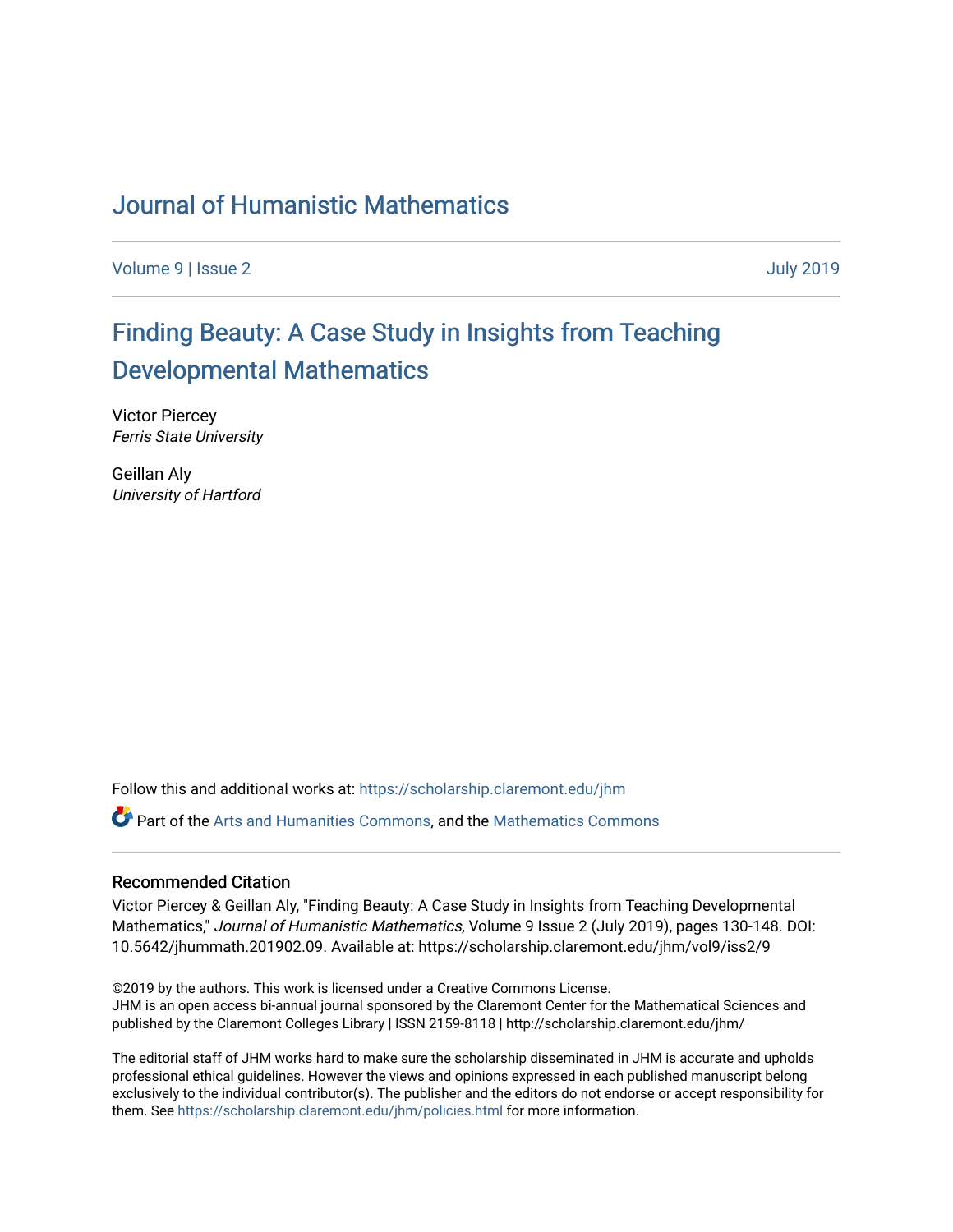# Finding Beauty: A Case Study in Insights from Teaching Developmental **Mathematics**

### Cover Page Footnote

The authors thank Anil Venkatesh, whose idea it was to consider Lie groups and algebras as a setting to generalize exponents. The authors would also like to thank Gizem Karaali and the referees for their thoughtful comments, encouragement, and discussion.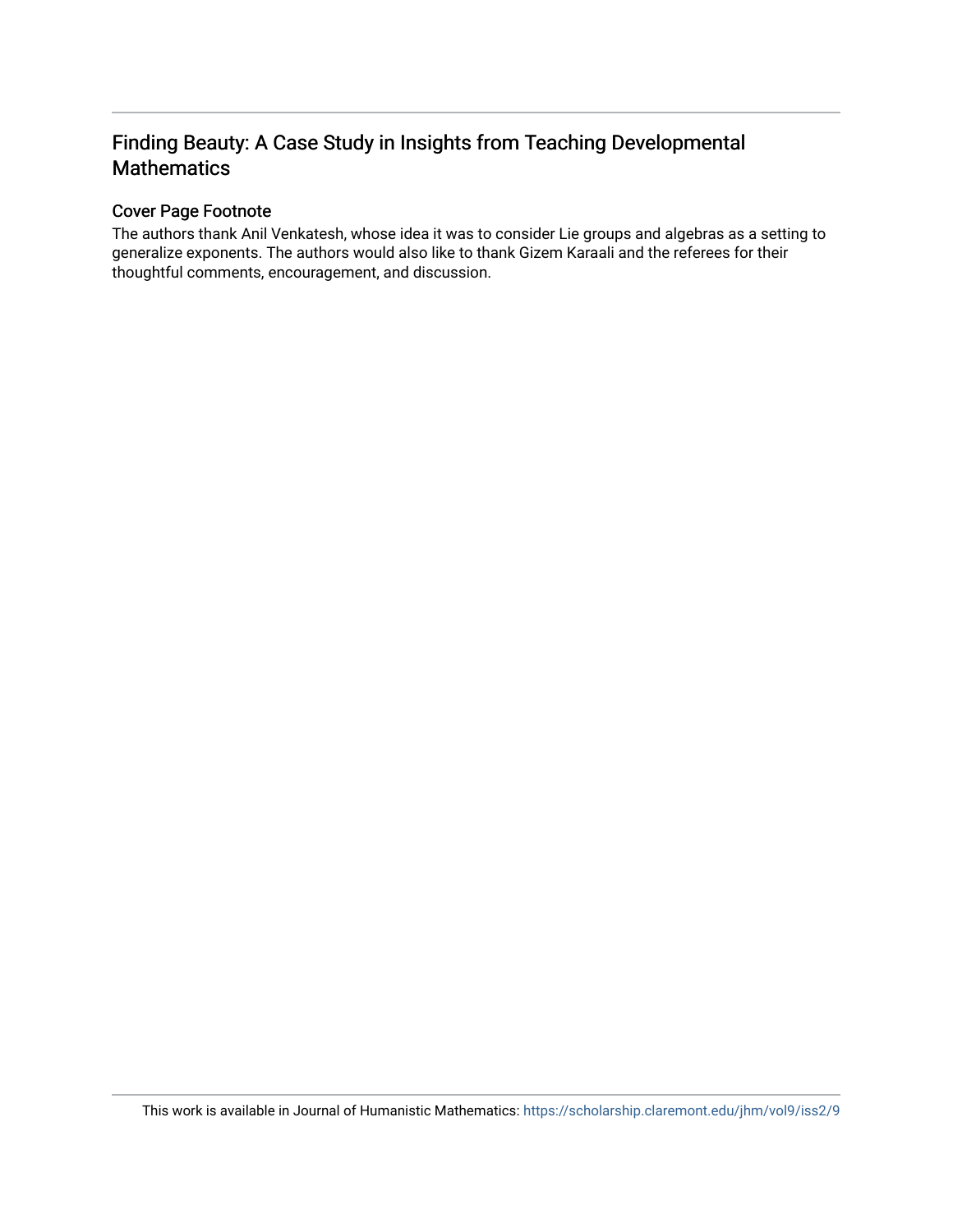# Finding Beauty: A Case Study in Insights from Teaching Developmental Mathematics

Victor Piercey

Department of Mathematics, Ferris State University, Michigan, USA VictorPiercey@ferris.edu

Geillan Aly

Hillyer College, University of Hartford, Connecticut, USA ALY@hartford.edu

### Synopsis

As mathematicians, we often fail to appreciate the opportunities open to us when we teach developmental mathematics. One such opportunity is that we may deepen our understanding of mathematics that we have taken for granted. This paper contains a brief case study concerning what we have learned about operations, inverses, and exponents in the process of teaching beginning algebra. Our inquiry takes us from student questions about signed numbers, through the category of rings, to the world of Lie groups and Lie algebras.

Suppose you just finished your Ph.D. in pure mathematics and landed a tenure-track job. You are assigned to teach one section of Complex Analysis (your favorite undergraduate course!) and two sections of developmental Beginning Algebra. Wait, algebra? Not abstract algebra with groups and rings and other fun things, but basic high school algebra?

Unless you teach at an elite institution, it is very likely that you will be teaching developmental or lower-level mathematics courses. Due to the changing demands of the  $21<sup>st</sup>$  century workforce, more faculty are teaching developmental mathematics. Sixty-five percent of jobs in the United States by 2020 will require some education beyond high school [\[3\]](#page-18-0).

[Journal of Humanistic Mathematics](http://scholarship.claremont.edu/jhm/) Volume 9 Number 2 (July 2019)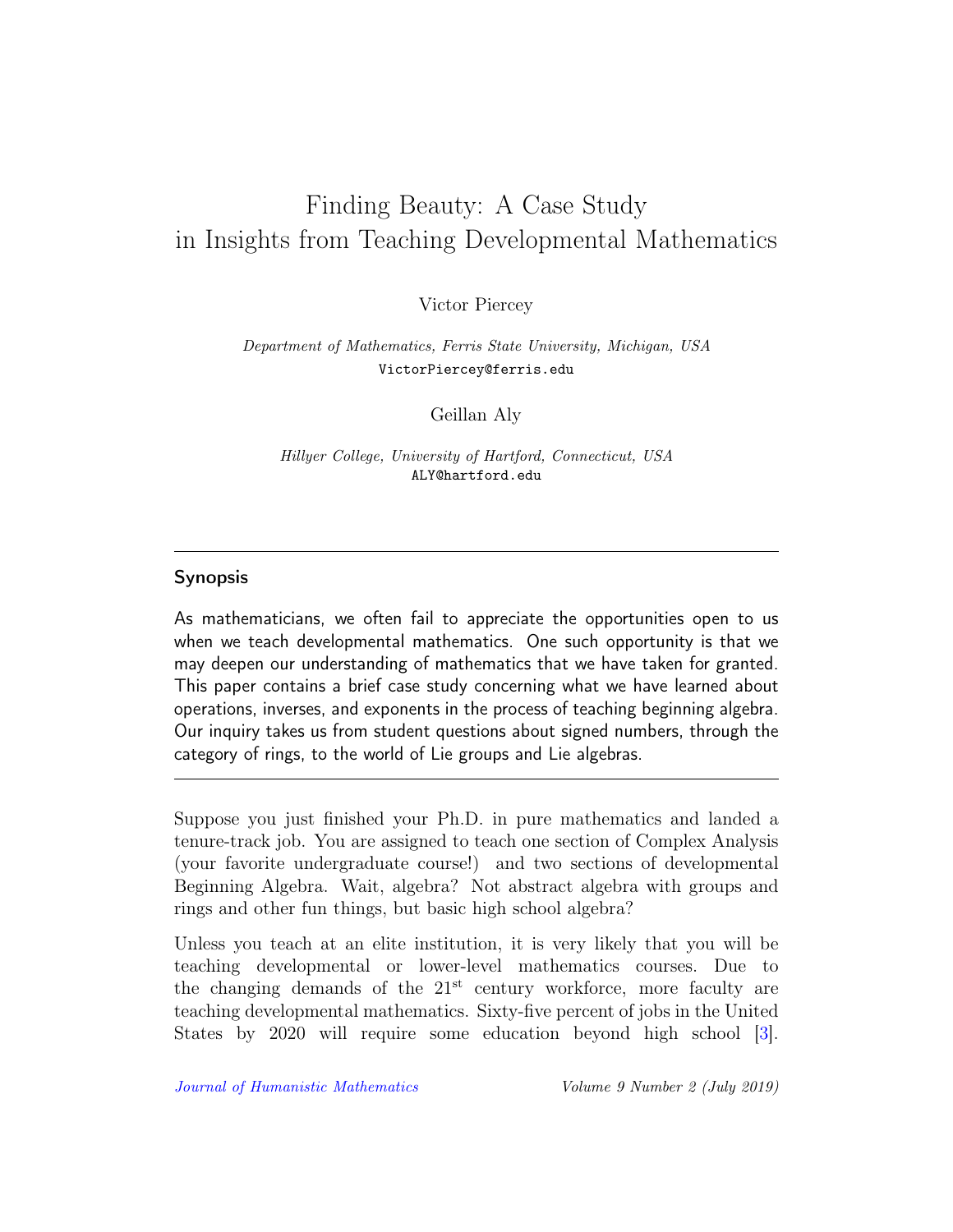Many college students are not appropriately prepared for college-level work; as of 2009, studies estimated that approximately 40% of students in college require developmental courses [\[2\]](#page-18-1), a figure which rises to around 60% if we look only at community colleges [\[1\]](#page-18-2). There is no indication that these findings have changed since. Eliminating developmental courses and requiring co-requisite supplemental classes or the completion of computer-assisted modules are other trends in supporting under-prepared students (see, e.g., [\[14\]](#page-19-0), [\[17\]](#page-20-0)). Even if such courses are eliminated, it is left to the mathematics professor to prepare students who are not yet ready for college-level classes so they can advance and earn their undergraduate degrees.

Now suppose you have been teaching at the same institution for 25 years. You have taught thousands of students, mostly in developmental mathematics. The students seem to be getting worse, and you have lost touch with the love of mathematics that inspired you to go to graduate school many years ago. You dread the beginning of the semester because teaching such classes pulls you away from the work you find more interesting and engaging.

Even if these scenarios do not resonate with you, perhaps these vignettes remind you of a colleague, former professor, or acquaintance. It is not unusual to find faculty who seem bored or frustrated teaching lower-level mathematics classes. How can such faculty, who see these courses as mundane, spark curiosity and wonder in students? These perspectives may be why Uri Treisman has called developmental mathematics "the burial ground for the aspirations of students" [\[13\]](#page-19-1).

There are many faculty who care deeply about the mission of developmental mathematics and developmental students. For example, we approach teaching developmental mathematics as an opportunity to eliminate barriers by making mathematics accessible to a hitherto marginalized population of learners. For us, this is a social justice mission and reflects our perspective on teaching and learning (see, e.g., [\[15\]](#page-19-2)). We are far from unique in this respect. A group of faculty at Westfield State University have created the Discovering the Art of Mathematics series for precisely this purpose [\[8\]](#page-19-3). Faculty at Augsburg University, led by Su Doreé, have created a course entitled Just Enough Algebra with the same goal in mind [\[7\]](#page-19-4). Reform efforts and quantitative literacy movements have sprung up across the country (see, e.g., [\[5\]](#page-18-3), [\[4\]](#page-18-4), [\[9\]](#page-19-5), [\[16\]](#page-19-6)). Despite pockets of growth, the predominant attitude we have encountered toward teaching developmental mathematics seems negative.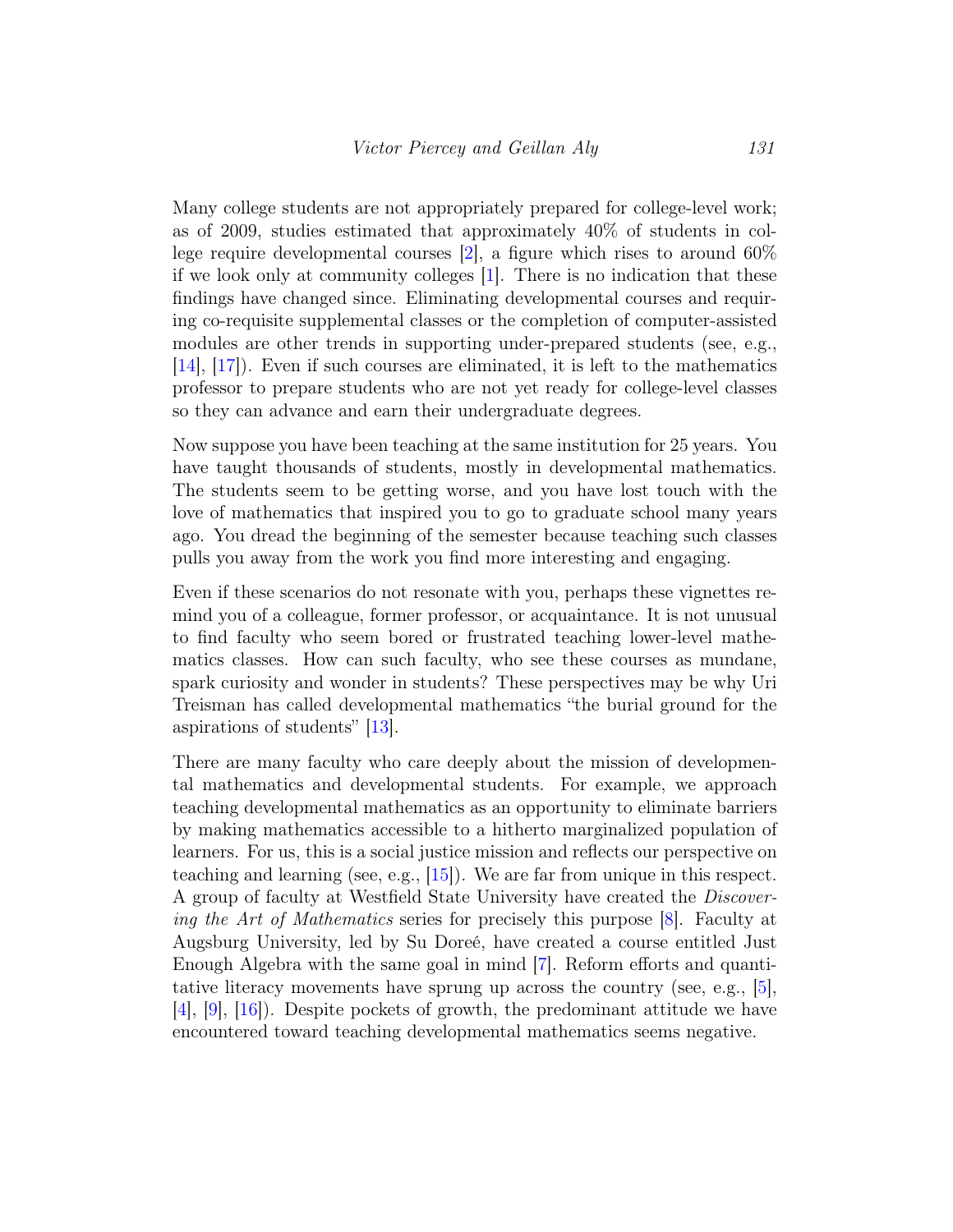We suggest that one of many ways to find excitement in teaching developmental mathematics is to use student questions as opportunities to look deeper into basic algebra and make connections with more sophisticated mathematics. The story we outline below provides an example of what this kind of inquiry looked like for us, starting from students' questions about signed numbers and ending in the world of Lie groups and Lie algebras. While the original student questions themselves may be considered "trivial" for anyone teaching mathematics at the college level, they frustrated our students for being a part of the seemingly endless set of random and arbitrary rules in mathematics [\[12\]](#page-19-7). In our quest to find accessible answers that could be understood by and satisfy our students, we also discovered something unexpected: we learned new things about mathematics.

Even if you work at an elite institution, or have a course-load where you are not teaching developmental mathematics, you will likely instruct mathematics majors, preservice teachers, and other students who will eventually enter teaching. The vignette we offer below could help such students connect content in their graduate or undergraduate mathematics courses with the more elementary content they will teach. Building bridges between developmental and more sophisticated content helps bring a deeper richness to the discussion for struggling learners, while motivating the more advanced student.

We expect that the following ideas are not new. However, they have never been articulated to us. We suppose we may have understood what follows implicitly, but now we are making them explicit. In this paper, we share some of these thoughts. We do not claim to be breaking any new mathematical ground. Rather, we are describing an intellectual journey that started in teaching developmental algebra. We hope the reader finds something exciting and maybe even inspiring. If we dare dream, by looking at Beginning Algebra with an inquisitive perspective, we can start finding beauty in developmental mathematics.

#### 1. Reflections, translations, and negative numbers

There are two questions for which we have searched for simple, "elevatorspeech" responses: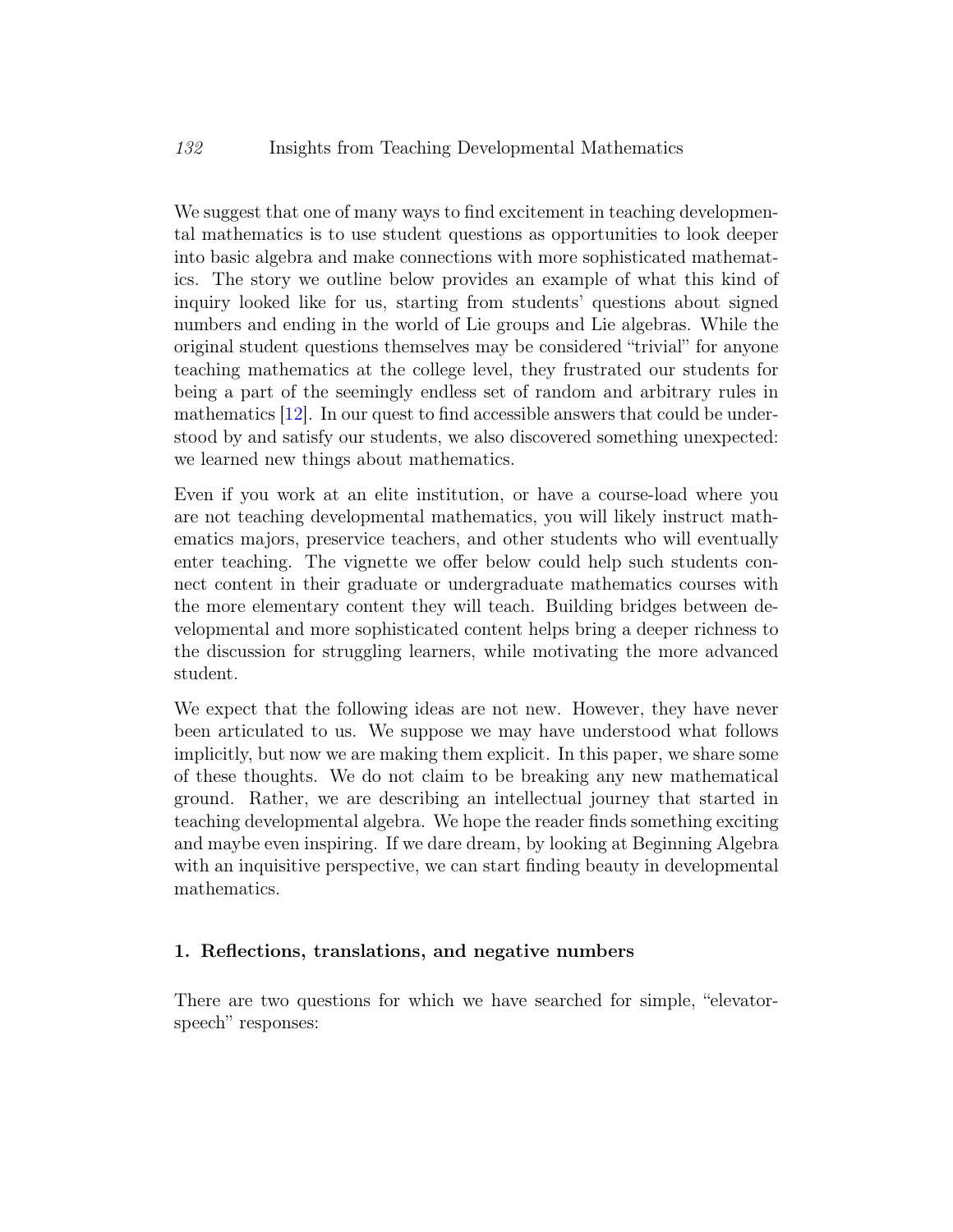- 1. Why is it that when we multiply or divide both sides of an inequality by a negative number, the direction of the inequality flips, but this does not happen with addition or subtraction?
- 2. Why is the product of two negative numbers positive?

To address the first question, an instructor can use an example or an algebraic explanation. But we feel that a geometric explanation is richer. Such a geometric approach also provides a simple reason for the rules behind the multiplication of signed numbers that comes up in the second question.

Geometrically, multiplying any real number by  $-1$  results in a reflection over the origin on the number line. Reflections flip the relative positions of points on the number line and are order-reversing. Inequalities, which indicate relative order, must be reversed. On the other hand, adding any real number (positive, zero, or negative) results in a **translation** which is an order-preserving transformation. This explains why the direction of an inequality remains the same when we add or subtract a number whereas the direction changes when we multiply or divide by a negative number.

We can use this response to the first question to answer the second question on why the product of two negative numbers is positive. Start with  $(-1) \times (-1)$ . If we consider our initial position on the number line to be  $+1$ , then this multiplication is the composition of two reflections: first we reflect from the positive side of the number line, over the origin, to the negative side. Then we reflect from the negative side of the number line back to the positive side. Hence the resulting product is  $+1$ , a positive number. In other words, multiplying two negatives is the same as reflecting from one side of the number line to the other, and then back again. The same reasoning applies to a product such as  $(-3) \times (-4)$ , where we also apply a dilation / scaling along the number line resulting from multiplying  $3 \times 4$ .

These explanations provide students with a visual understanding of how to manipulate signed numbers, and they emphasize reason over arbitrary rules in the developmental classroom. Students can further appreciate these explanations because they are familiar with a direct application: shifting (translating) or reflecting parts of an image using photo manipulating software. This analogy is readily understood by anyone who is familiar with social media and smart phone cameras.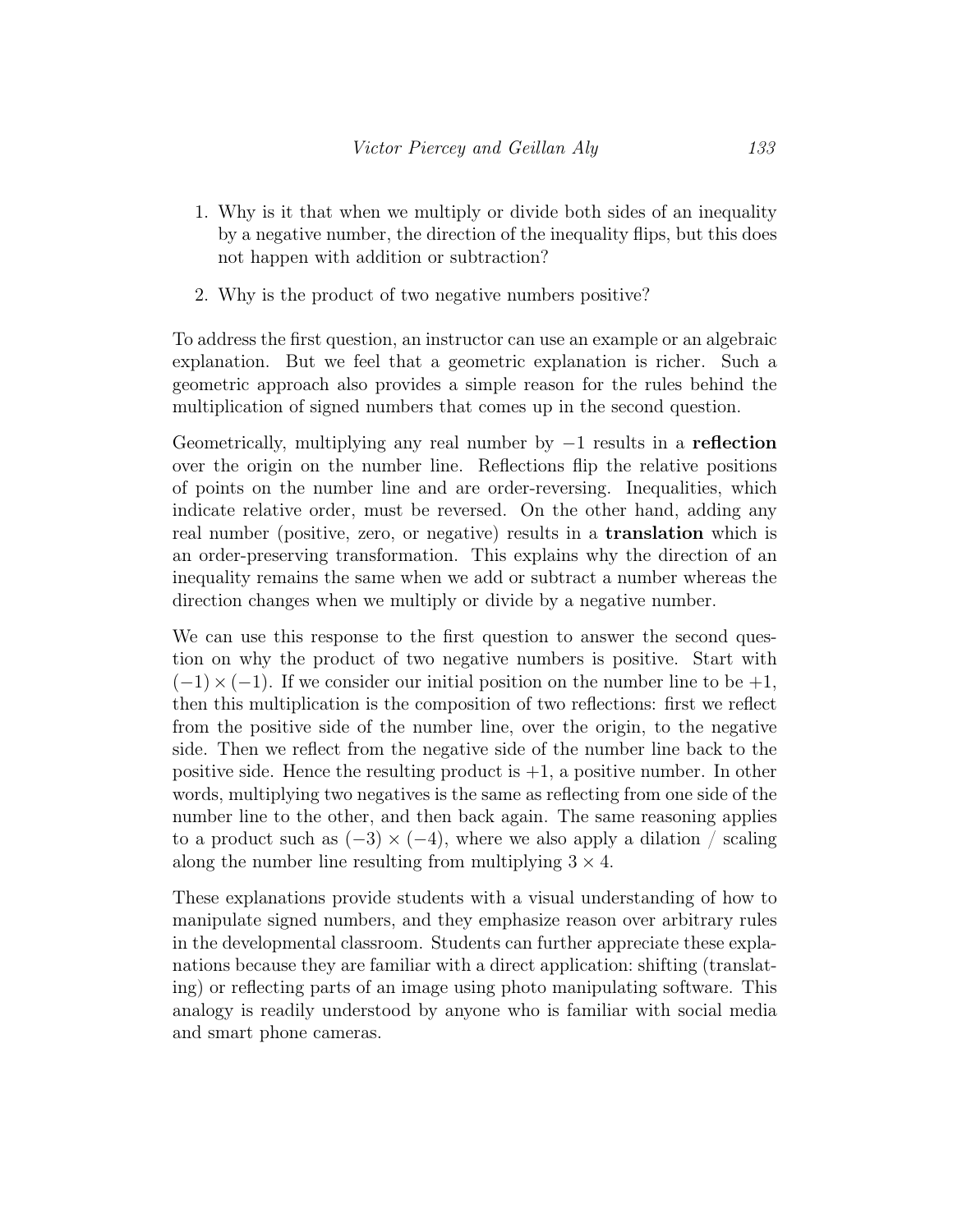On the other hand, for a mathematician, viewing multiplication with signed numbers as reflection and dilation is exactly how multiplication is described in the complex plane: a dilation by the product of the magnitudes and a rotation by the sum of the arguments.

That could have been the end of the story. We have answers for students that are simple and can be demonstrated visually. However, as mathematicians, we wanted to continue to look deeper. We noticed that while a number like −3 is an additive inverse element, it can be obtained by a reflection of 3 over the origin. This sounds like our description of multiplication of signed numbers. Is there a pattern here? Could this pattern be extended to exponents? We wanted to further understand these questions by looking closer, untangling the role of operations and inverse elements.

#### 2. Inverses, operations, and −1

To untangle the role of operations and inverse elements and expand our initial explanations behind multiplying signed numbers, we start by comparing operations. Consider addition, multiplication, and exponentiation on natural numbers as a hierarchy of operations, which comes from thinking of them in the following way: multiplication is repeated addition and exponentiation is repeated multiplication.<sup>[1](#page-6-0)</sup> This hierarchy is displayed in Figure [1.](#page-7-0)

Given  $x \in \mathbb{R}$ , its inverse element under addition is obtained by multiplying it by −1. In other words, we apply the next operation in the hierarchy, multiplication, to our number and  $-1$ . The result on the number line is a reflection over the **additive** identity 0. This is depicted in Figure [2.](#page-8-0)

Now suppose  $x \neq 0$  and consider its inverse under multiplication. This is obtained by raising x to the power of  $-1$ .<sup>[2](#page-6-1)</sup> In other words, we apply the next operation in the hierarchy, exponentiation, to our number and −1.

<span id="page-6-0"></span><sup>&</sup>lt;sup>1</sup> Later in our story, we explain how we realized that this is a problematic way of thinking about exponentiation. Also see a list of links to a long thread of blog posts by Keith Devlin on the nature of multiplication here: [\[6\]](#page-18-5).

<span id="page-6-1"></span><sup>&</sup>lt;sup>2</sup> While it is true that  $x^{-1} = 1/x$  is how we **define** negative exponents, this definition is not arbitrary. If we look at whole-number exponents as designating repeated multiplication, this definition is forced on us. In order to increase the exponent  $n$  on  $x<sup>n</sup>$  by 1, we have to multiply by x. Hence in order to decrease the exponent by 1, we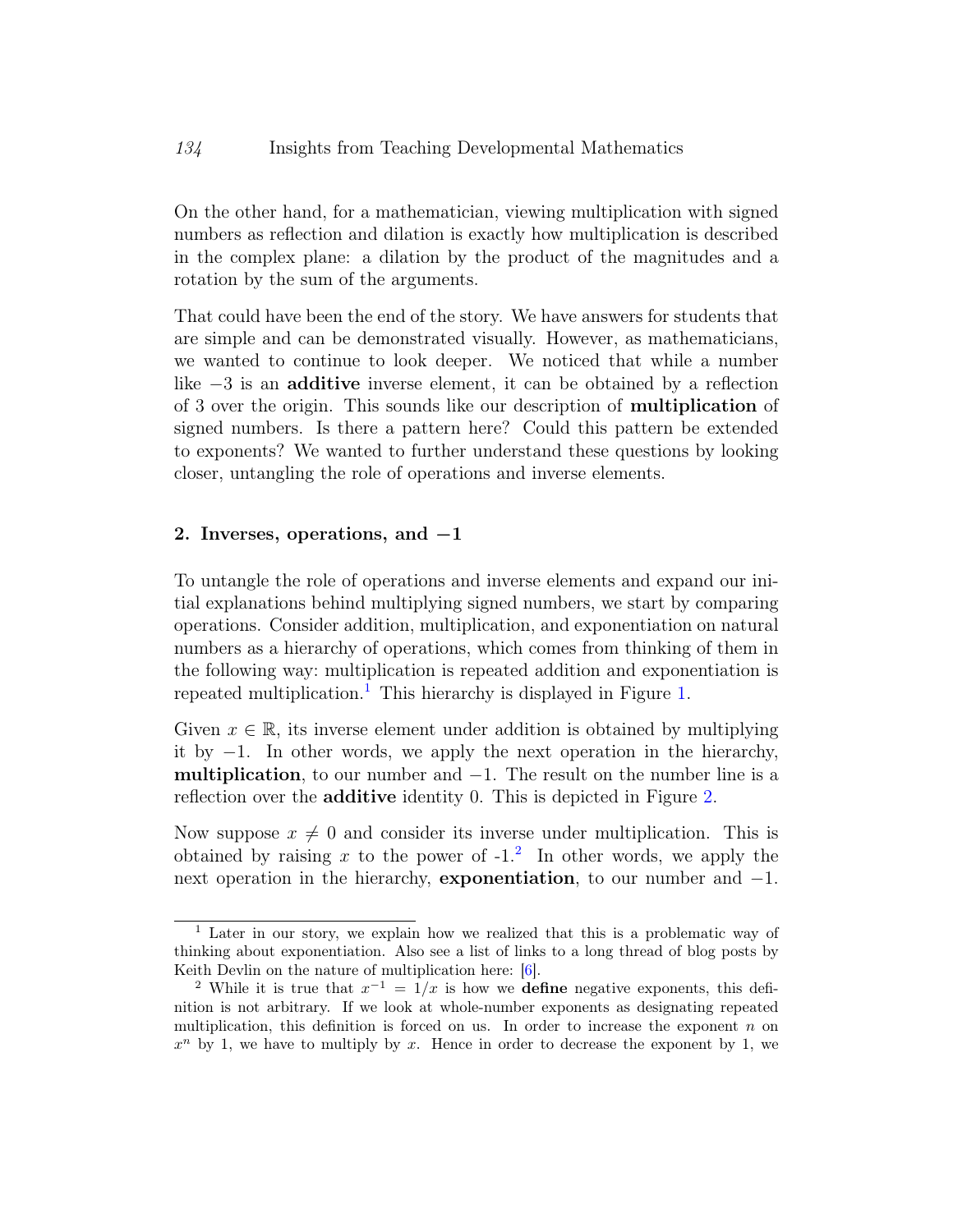

<span id="page-7-0"></span>Figure 1: A tentative hierarchy of operations.

The resulting transformation on the number line is also a type of reflection. This time we have a reflection over the **multiplicative** identity  $+1$ . See Figure [3.](#page-8-1) This is a reflection exactly in the sense of reflecting over the unit circle in the complex plane. In fact, these constructions of the additive and multiplicative inverses are often generalized to the complex plane using linear fractional transformations.

As mathematicians, we were hard-pressed to see this repetition as a coincidence. We explored the possibility that there exists a deeper framework for understanding inverse elements from an algebraic perspective. This is a simple idea: to obtain the inverse of a mathematical object under an operation, apply the "next operation" (whatever that may mean) to our original object and −1. The geometric result will be a reflection over an "identity" of some sort. We call this a "general inversion framework", see Figure [4.](#page-9-0)

have to multiply by  $1/x$ . It follows that  $x^0 = x^1 \cdot 1/x = 1$  and  $x^{-1} = x^0 \cdot 1/x = 1$  $1/x$ . Does this mean we are describing something intrinsic to the expression  $x^{-1}$ ? As the reader will see below, fitting exponentiation into our framework gave us more trouble than we expected and some skepticism is warranted.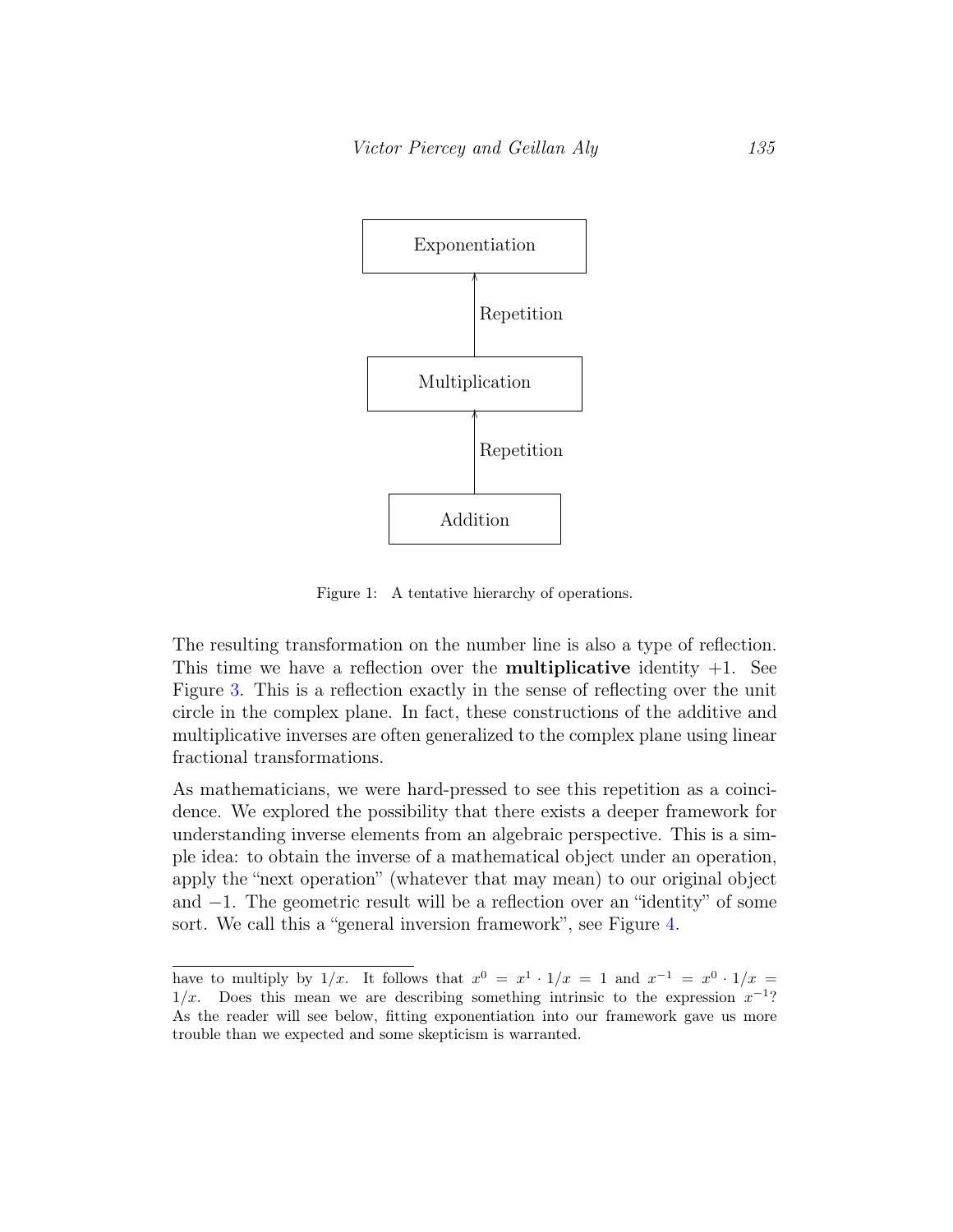

<span id="page-8-0"></span>Figure 2: Inverting under addition.

Our next question was whether we can generalize our framework further. Since we are dealing with operations, we thought that the appropriate setting for generalization was rings. Let  $R$  be a ring with a unit 1. The ring of integers  $\mathbb Z$  is an initial object in the category of rings, which means that there is a unique ring homomorphism  $\varphi : \mathbb{Z} \to R$ . The ring homomorphism definition forces  $\varphi(0) = 0$ ,  $\varphi(1) = 1$ , and  $\varphi(-1) = -1$ . Then we find for  $n > 0$ ,  $\varphi(n) = 1 + 1 + \cdots + 1$ , while  $n < 0$  yields  $\varphi(n) = -1 + -1 + \cdots + -1$ . This defines an action of  $\mathbb Z$  on R given by "multiplication", where  $n \in \mathbb Z$  is identified with  $\varphi(n)$  in R. Then for any  $x \in R$ ,  $nx = (1 + 1 + \cdots + 1)x =$  $x + x + \cdots x$ . Hence we recover multiplication by *n* as repeated addition.



<span id="page-8-1"></span>Figure 3: Inverting under multiplication.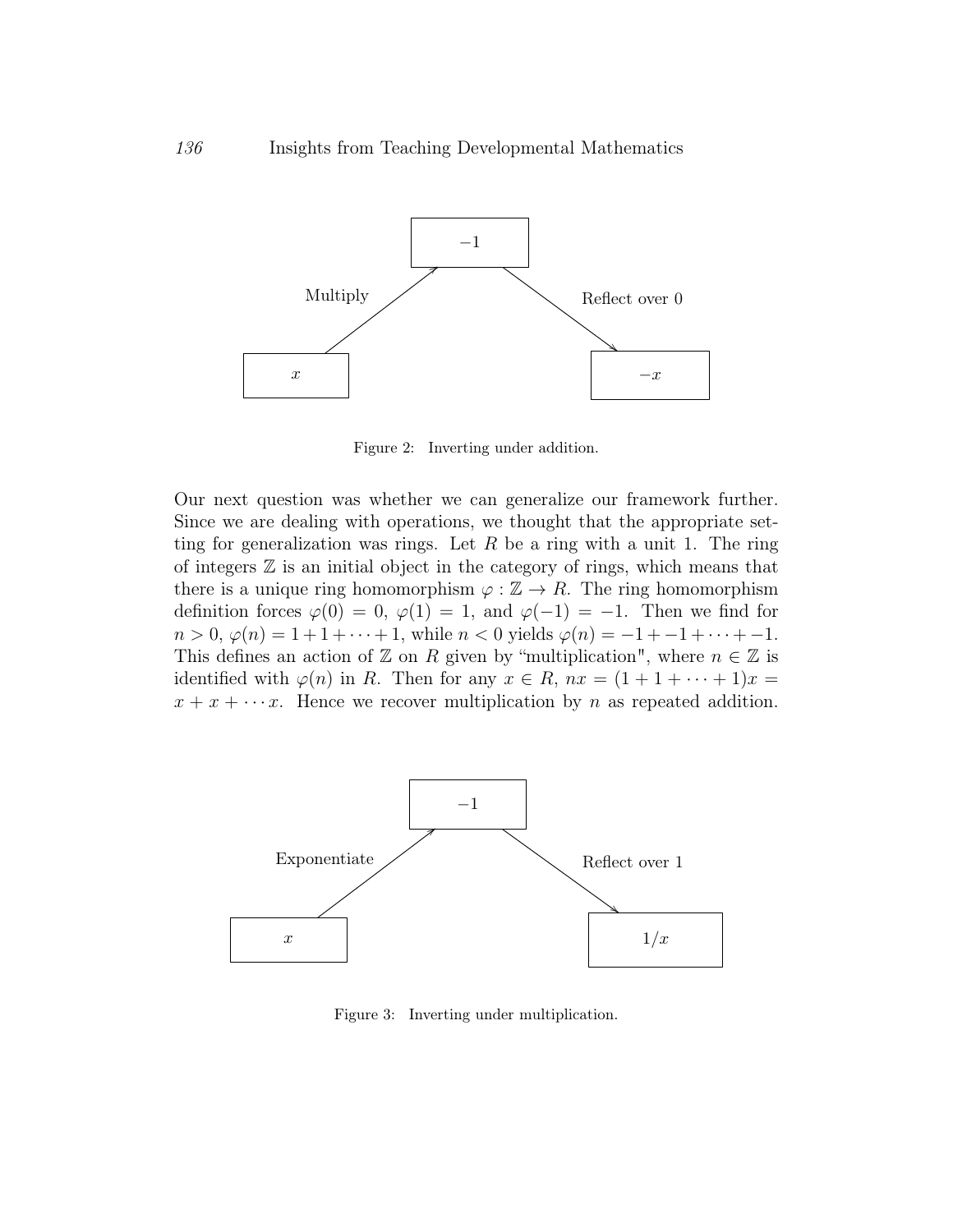

<span id="page-9-0"></span>Figure 4: General Inversion Framework

The inverse of x is  $-x$ , which is  $-1 \cdot x$ , a fact verified in abstract algebra courses.[3](#page-9-1)

Multiplication is part of the structure of a ring; we just checked that the multiplicative structure was consistent with repeated addition when restricted to appropriate elements. So what about exponentiation? For exponentiation, we would have to reverse this process: start with repeated multiplication and extend to other pairs of elements.

In a ring R, we can define  $x^n$  to be x multiplied by itself n times, where  $n \in \mathbb{Z}$ and  $n > 0$ . We can also define  $x^0 = 1$ . If  $x \in R^{\times}$ , we can define negative exponents using the multiplicative inverse. In this case, the multiplicative inverse is denoted  $x^{-1}$ .<sup>[4](#page-9-2)</sup>

As we thought about extending repeated multiplication in a ring, we started to doubt whether we were in the right category for this question. For example in the ring  $k[x]$ , where k is a field, there is no element  $b^x$  (where  $b \in k$ ).

<span id="page-9-1"></span><sup>&</sup>lt;sup>3</sup> Note that while we have recovered most of the structure we identified above, we have not addressed the reflection. In order to address the question of reflections, we would have to consider the meaning of reflection in an arbitrary ring. The typical topology associated with a ring comes from the prime spectrum  $Spec(R)$  with its usual Zariski topology. See Chapter II, Section 2 of [\[11\]](#page-19-8). We haven't looked into this yet, as questions about exponentiation more urgently demanded our attention.

<span id="page-9-2"></span><sup>&</sup>lt;sup>4</sup> As remarked in a footnote above, the same argument can be used to explain why this definition of  $x^{-1}$  makes sense, but we continue to question whether this is truly something structural.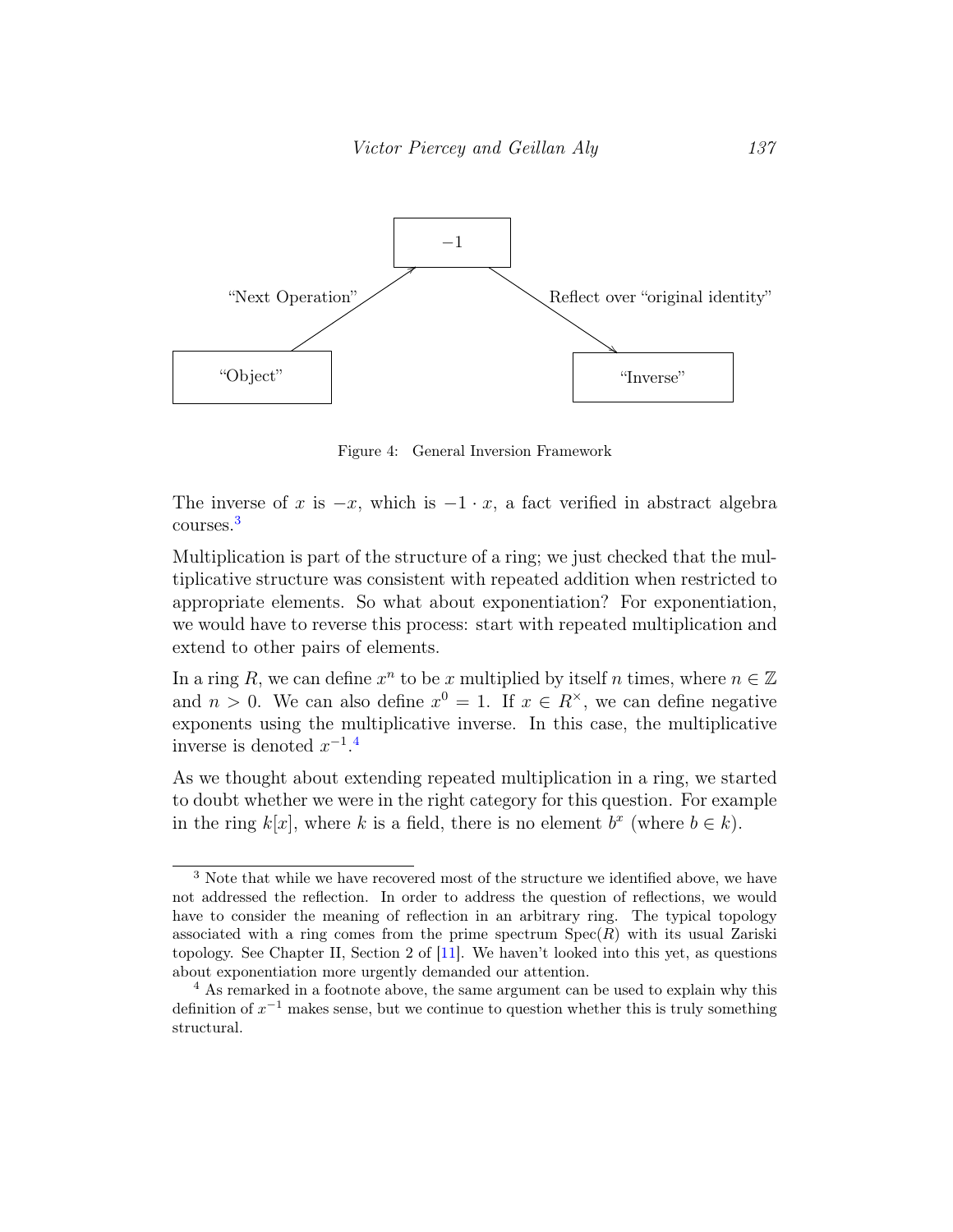Even in R, we noticed some anomalies. First of all, it is obvious that exponentiation is noncommutative. After all,  $2^3 \neq 3^2$ . This isn't terribly concerning; matrix multiplication is also noncommutative. More anomalous is that exponentiation is not associative, for example  $(2^3)^4 \neq 2^{(3^4)}$ .

Another issue with exponentiation in  $\mathbb R$  has to do with identities. Due to the lack of commutativity and associativity, it's not surprising that there might be a left identity and a right identity that are different. The right identity is a value x so that  $b^x = b$  for all b. That is simple enough: the right identity is 1. A left identity is trickier. We need a base b for which  $b^x = x$  for all possible x. There is no such value. If we choose  $x = 1$ , we would have  $b = 1$ . But then  $b^2 \neq 2$ .

There are other issues as well. Working in R, unlike multiplication and addition, we cannot apply exponentiation to any pair of real numbers. For example, we cannot have  $b = -1$  and  $x = 1/2$  without including complex numbers. Within the complex numbers, we would have to deal with multivalued functions and branching. This is quite different from multiplication and addition, where we can grab any two real (or complex) numbers, apply the operation, and uniquely obtain another real number.

All of these observations made us question whether or not exponentiation really is a binary operation: a map of sets  $S \times S \rightarrow S$ . It seems tempting to treat exponentiation as a binary operation, however restricted, as we can take any positive base  $b$  and any real exponent  $x$  and produce a real number  $b^x$ . However, the problems we noticed made us skeptical, leading us to question whether our "general inversion framework" was valid.

#### 3. A Clearer Picture of Exponents: Lie Groups and Lie Algebras

In order to further examine the validity of our proposed "general inversion framework," we needed to better understand exponentiation and subject the claim that exponentiation is a binary operation to further scrutiny. First we had to figure out the right category for generalizing exponentiation. It turns out a more natural, abstract setting to discuss exponentiation is in the category of Lie groups and algebras.<sup>[5](#page-10-0)</sup> This setting is also appropriate

<span id="page-10-0"></span><sup>5</sup>This section is inspired by conversations with Anil Venkatesh (Adelphi University) who reminded us of the role exponentiation plays in Lie groups and algebras.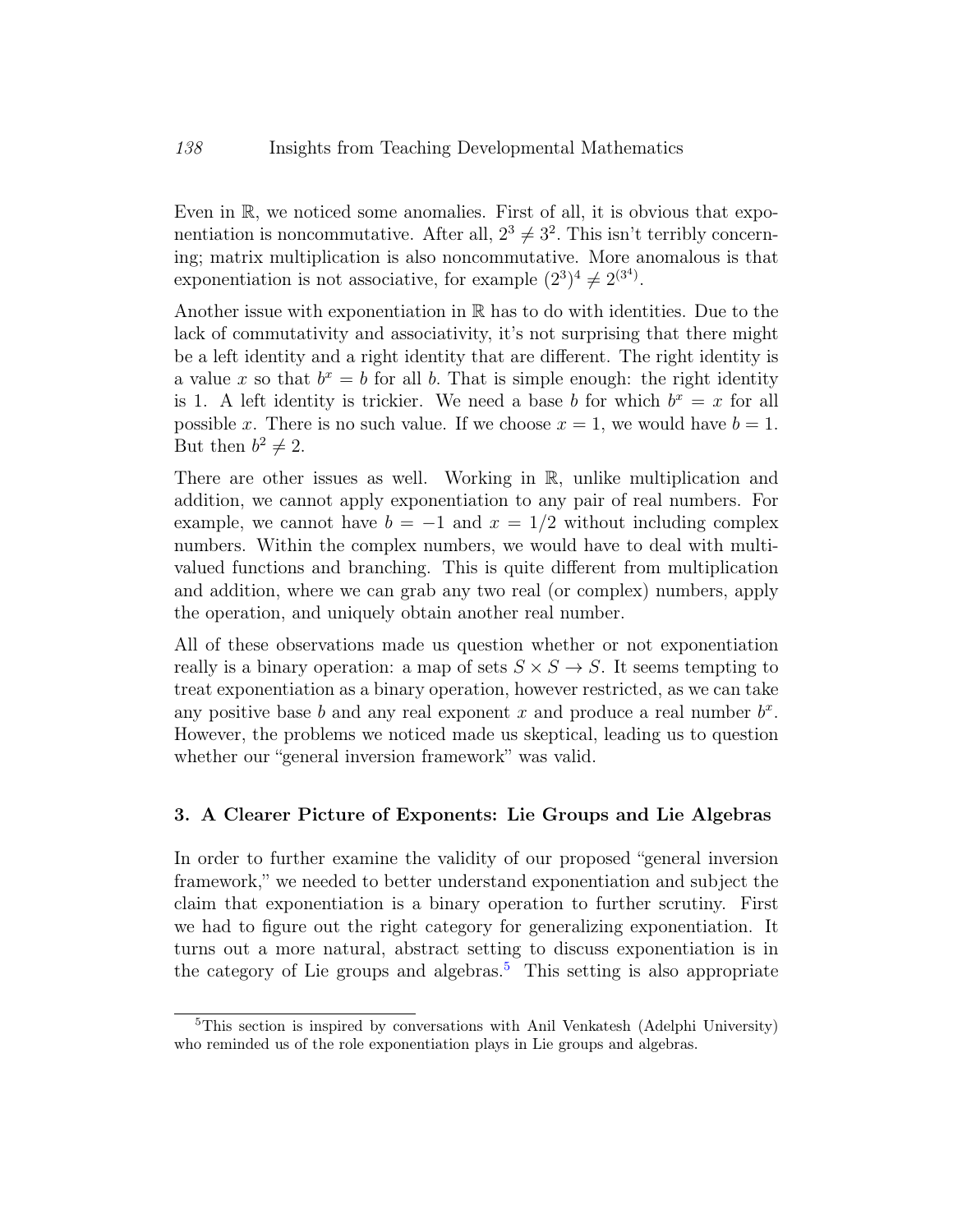as we are looking for a "larger" mathematical space in which to answer our question, similar to how mathematicians are typically introduced to groups, then rings, then integral domains, and then fields in the classroom in order to solve different types of algebraic "equations".

For the reader unfamiliar with Lie theory, a few basic facts and examples both serve as background and help us show more clearly why this is a more natural setting for exponentiation. Hall [\[10\]](#page-19-9) provides a very readable introduction to Lie groups and algebras. The properties below can be found in Chapters 1 and 2, and while Hall is limiting himself to matrix groups, the facts can be generalized.

1. A Lie group G is a group that is also a smooth manifold. As part of the definition, the operation  $\cdot$  in G is a smooth map  $\cdot : G \times G \to G$ and inversion is a smooth map  $G \to G$  given by  $x \mapsto x^{-1}$ , where  $x^{-1}$ denotes the inverse element of x under the operation  $\cdot$  in G.

Some examples include  $\mathbb{R} \setminus \{0\}$  with multiplication, the unit circle  $\mathbb{S}^1$ with rotation, and the general linear group of  $n$  by  $n$  matrices over a field k (denoted  $GL(n, k)$ ) with multiplication.

2. Given a Lie group  $G$ , there is a corresponding Lie algebra  $\mathfrak{g}$ , which is the tangent space to G at the identity  $I(\mathfrak{g} = T_I G)$ . As with smooth manifolds, the topological manifold structure of G is modeled on a field k and the Lie algebra is a vector space over k (the same field).<sup>[6](#page-11-0)</sup>

For  $\mathbb{R} \setminus \{0\}$ , the Lie algebra is  $\mathbb{R}$  as a vector space over itself. For  $GL(n, k)$ , the Lie algebra is the set of all  $n \times n$  matrices over k (denoted  $M(n, k)$  which is isomorphic to  $k^{(n^2)}$  as a vector space.

3. There is a map called  $\exp : \mathfrak{g} \to G$ . This is defined in multiple ways, the simplest is probably using vector fields. Given an element  $v \in \mathfrak{g}$ , there is a smooth curve  $\gamma : k \to G$  generating a one-parameter subgroup of G such that  $\gamma(0) = I$  and  $\gamma'(0) = v$ . Then  $\exp(v) = \gamma(1)$ . Part of this definition includes a proof that this is well-defined. It can also be shown that  $\exp(0) = I$  by setting  $\gamma$  to be the constant map  $\gamma(t) = I$ for all  $t \in k$ .

<span id="page-11-0"></span><sup>&</sup>lt;sup>6</sup> If  $k \neq \mathbb{R}$  and  $k \neq \mathbb{C}$ , algebraic geometry may be required to define continuity and smoothness. See Chapter III, section 10 of [\[11\]](#page-19-8)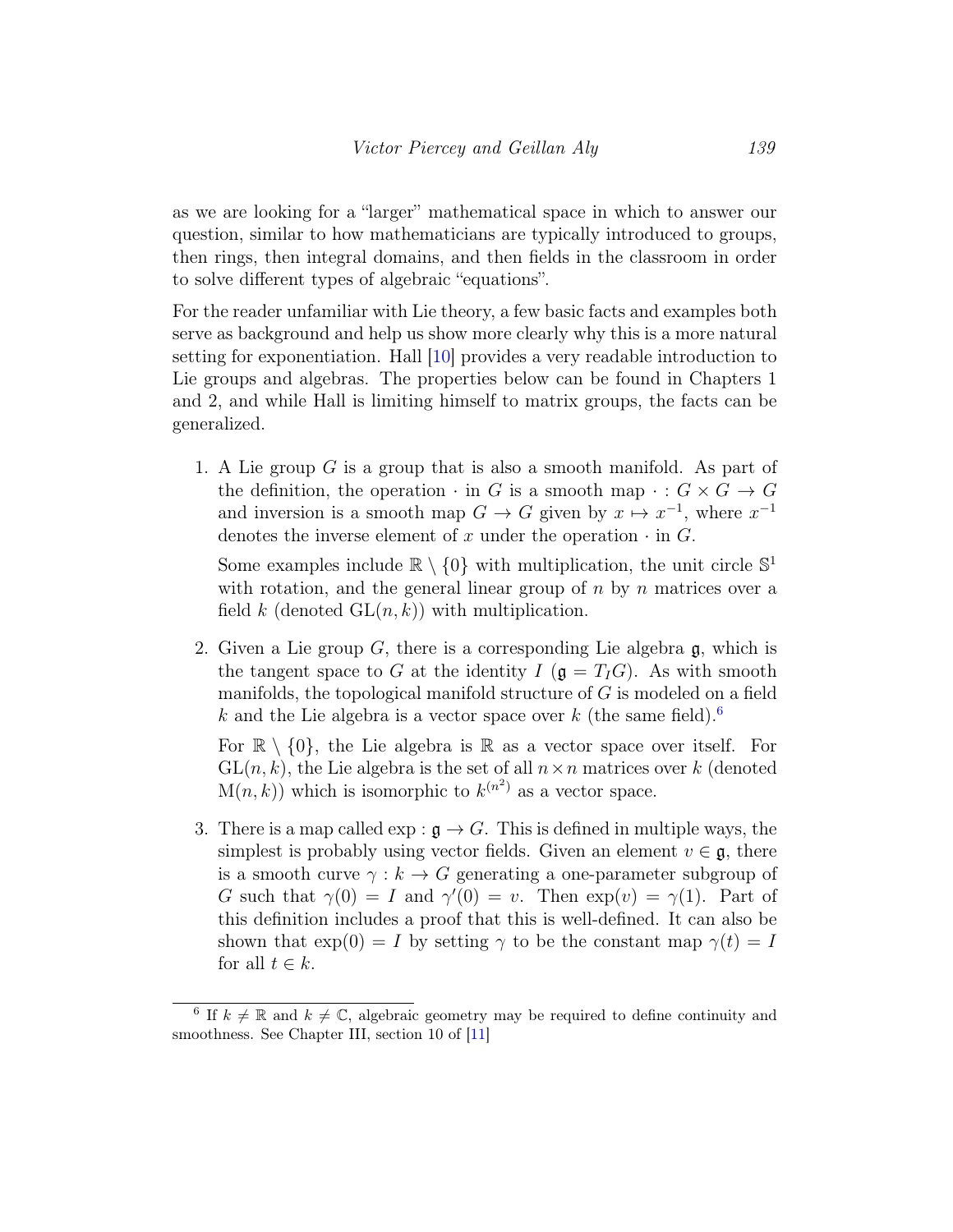For matrix groups such as  $GL(n, k)$ , the map exp is given by the power series expansion. Specifically, for any matrix  $A \in M(n,k)$  (the Lie algebra for  $GL(n, k)$ :

$$
\exp(A) = \sum_{n=0}^{\infty} \frac{A^n}{n!},
$$

where the exponents in the expansion denote repeated matrix multiplication. In  $\mathbb{R} \setminus \{0\}$ , which is  $GL(1,\mathbb{R})$ , for any  $x \in \mathbb{R}$  (the Lie algebra), we recover  $\exp(x) = e^x$ .

4. The map  $\exp : \mathfrak{g} \to G$  can be shown to satisfy the property

$$
\exp((s+t)v) = \exp(sv) \cdot \exp(tv),
$$

where  $s, t \in k$  and  $v \in \mathfrak{g}$ .

This needs a little unpacking. On the left side,  $s + t$  is addition in the field k. Then multiplication by v is scalar multiplication in  $\mathfrak{g}$  as a vector space over k. This produces an element  $(s + t)v \in \mathfrak{g}$  that we can apply exp to and obtain an element downstairs in  $G$ . On the right, sv and tv are scalar multiplication in  $\mathfrak g$  and the multiplication of their respective images in  $G$  under the exp map is the operation in  $G$ .

This can be expressed with a commutative diagram:



Note that for  $v, w \in \mathfrak{g}$ , it is not generally the case that  $\exp(v + w) =$  $\exp(v) \cdot \exp(w)$  (an additional hypothesis in v and w is required to make this true). But note the difference between  $\exp(v+w)$  and  $\exp((s+t)v)$ : in the first expression, addition is in g while in the second expression the addition is in k.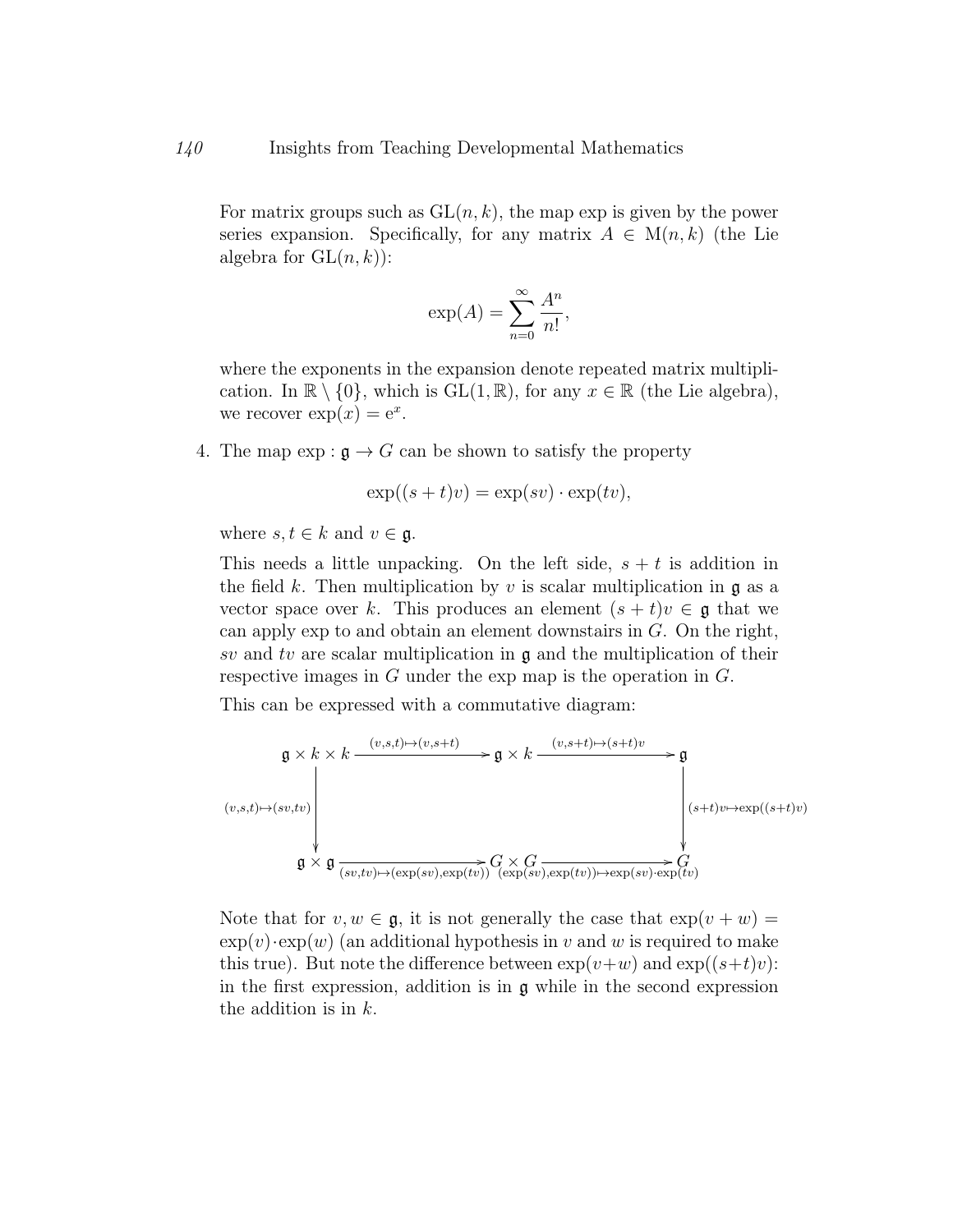5. The map  $\exp : \mathfrak{g} \to G$  can be shown to satisfy the property

$$
\exp(-v) = (\exp(v))^{-1},
$$

where the inverse on the right side is the inverse element of  $\exp(v)$ under the operation in G.

This can also be expressed with a commutative diagram:



6. There is an open subgroup  $G^* \leq G$  for which the map  $\exp : \mathfrak{g} \to G$  is invertible with inverse map  $\ln: G^* \to \mathfrak{g}$ . Since  $\exp(0) = I$ , it follows that  $ln(I) = 0$ . For  $G = \mathbb{R} \setminus \{0\}$  we have  $G^* = (0, \infty)$ , as we would expect.

The image in Figure [5](#page-14-0) illustrates the relationship between a Lie group, its Lie algebra, and the exponentiation map. The Lie group in the figure is the circle  $\mathbb{S}^1$  with rotation as the operation, choosing for the identity the point  $(1,0)$  (using the usual embedding  $\mathbb{S}^1 \hookrightarrow \mathbb{R}^2$ ). The Lie algebra in this case can be viewed as a copy of  $\mathbb R$  embedded into  $\mathbb R^2$  as tangent to the circle at our identity point. The exp map is  $\exp(x) = e^{ix}$  and the ln map is a branch of the argument.

Within the setting of Lie groups and Lie algebras, let us try to do what we couldn't do in the category of rings: extend repeated "multiplication". Here, multiplication refers to the operation  $\cdot$  in G. Since  $\cdot$  is associative, we can simply examine  $b \cdot b \cdots b$ , where we perform the operation n times.<sup>[7](#page-13-0)</sup> We can denote this as  $b<sup>n</sup>$ . Let us call the result of repeated multiplication a **power**, so we can use our usual description of  $b<sup>n</sup>$  as the nth power of b (and for simplicity call  $n$  the exponent). We will restrict the term **exponentiation** to the use of the exp map.

<span id="page-13-0"></span><sup>&</sup>lt;sup>7</sup> Note that the underlying ring structure of k means  $n \in k$  and satisfies  $n = 1+1+\cdots+1$ . Note also that not every element in the field  $k$  has this form.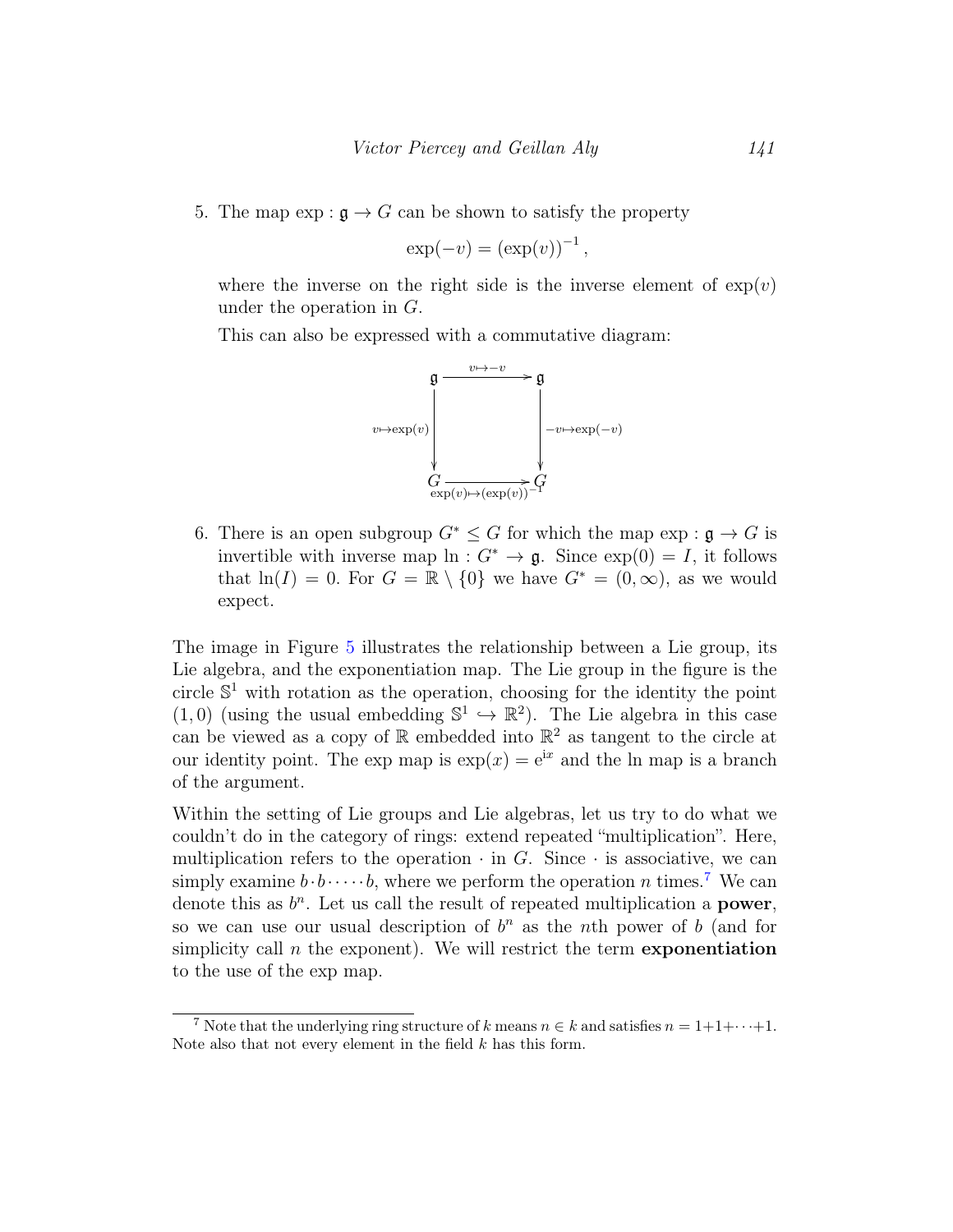

<span id="page-14-0"></span>Figure 5: A Lie group, its Lie algebra, the exp map, and the ln map.

If we want to extend repeated multiplication to something resembling exponentiation or some other "operation", we should ask whether there is a relationship between powers and the exp map that can extend the definition of  $b^n$ .

We start with relating powers to exponents. Since exp requires elements in  $\mathfrak{g}$ , let us restrict attention to  $b \in G^*$ . This means we have  $\ln b \in \mathfrak{g}$  and we can use exp. Note that  $b = \exp(\ln b)$ . Observe that:

$$
b^n = b \cdot b \cdot \dots \cdot b = \exp(\ln b) \cdot \exp(\ln b) \cdot \dots \cdot \exp(\ln b).
$$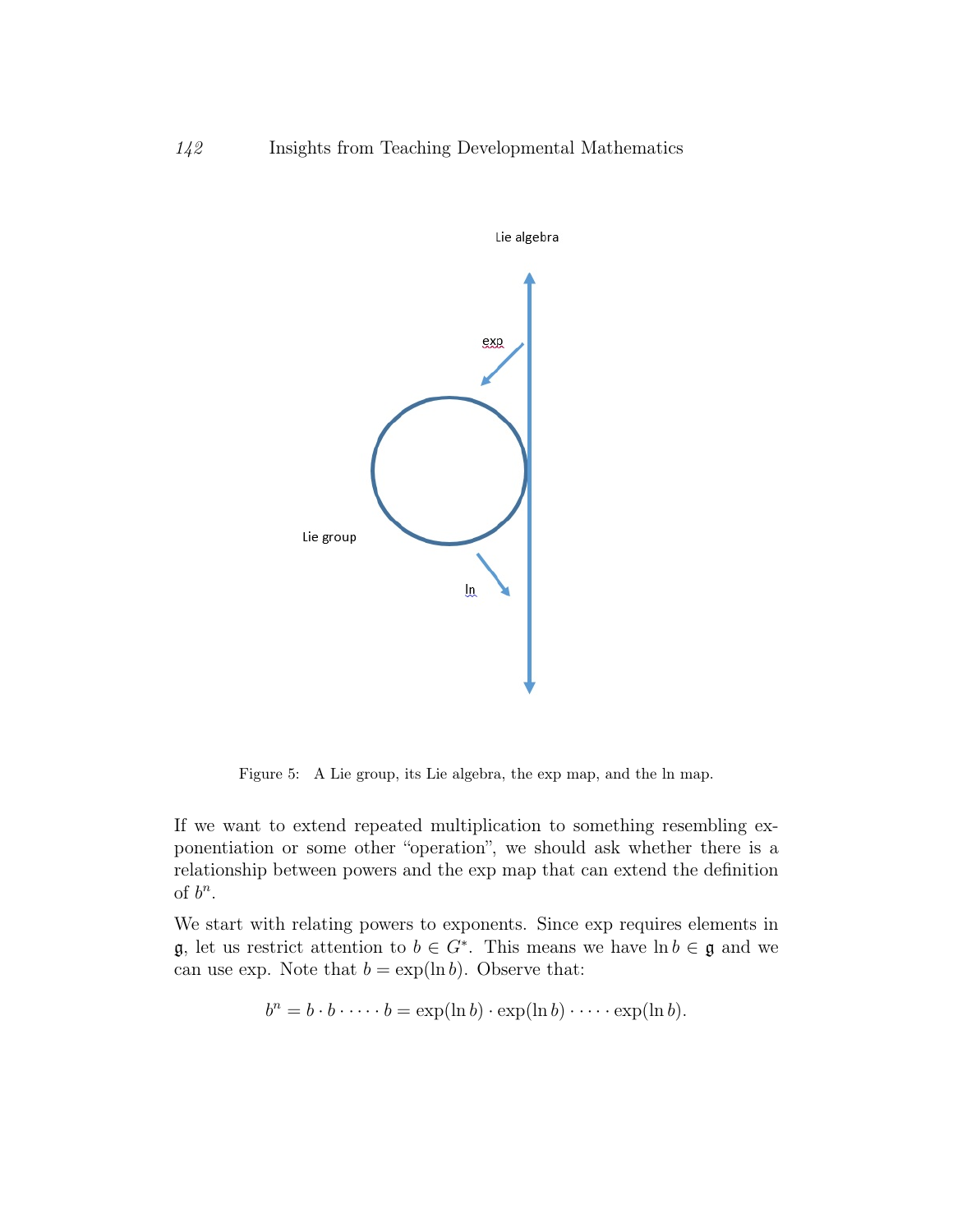To further simplify, we note that for  $s, t \in k$  and  $v \in \mathfrak{g}$ :

$$
\exp(n \ln b) = \exp(\ln b + \ln b + \dots + \ln b)
$$
  
= 
$$
\exp((1 + 1 + \dots + 1) \ln b)
$$
  
= 
$$
\exp(\ln b) \cdot \exp(\ln b) \cdot \dots \cdot \exp(\ln b)
$$

since  $\exp((s+t)v) = \exp(sv) \cdot \exp(tv)$  (and by associativity we can extend this to any sum of scalars in  $k$ ). It now follows that

$$
b^n = \exp(n \ln b),
$$

giving us a connection between powers (as repeated multiplication) and exponentiation.

The relationship we identified can be described by saying that powers (of elements in  $G^*$ ) factor through exponentiation. Notice that the exponents in powers come from the field  $k$ . This means that we can extend  $b<sup>n</sup>$ , repeated multiplication, to any exponent  $x \in k$ . Thus, powers are maps  $G^* \times k \to G$ defined by  $b^x = \exp(x \ln b)$ . This can be made into a diagram:

$$
G^* \times k \xrightarrow{(b,x) \mapsto x \ln(b)} \mathfrak{g} \xrightarrow{x \ln(b) \mapsto \exp(x \ln(b))} G
$$

Given these observations, we can say that neither powers nor exponentiation should be considered a binary operation. As we have seen, power is a map  $G^* \times k \to G$  while exponentiation is a map  $\mathfrak{g} \to G$ . Powers can't be binary operations since  $G^*$ , k, and G are all different. Exponentiation can't be a binary operation since  $\mathfrak g$  and  $G$  aren't the same and the domain doesn't consist of pairs. Thus, questions about identities, commutativity, and associativity do not make sense. For example, we mentioned above that we could not define a left identity, a base b for which  $b^x = x$  for all x. That makes sense now, since  $b^x$  lives in G while x lives in k, hence they cannot be equal. The reason it is so tempting to want to view powers or exponentiation as binary operations is because for the Lie group  $G = \mathbb{R} \setminus \{0\}$ , the field k is also  $\mathbb{R}$ , and the Lie algebra  $\mathfrak{g} \cong \mathbb{R}$ , so it is easy to confuse the field on which our Lie group is modeled (and over which our Lie algebra is a vector space) with the underlying Lie group itself.

After all of this, what we have learned is that exponentiation is a more subtle process than we thought. In particular, it isn't a binary operation at all, so it is qualitatively different from addition and multiplication.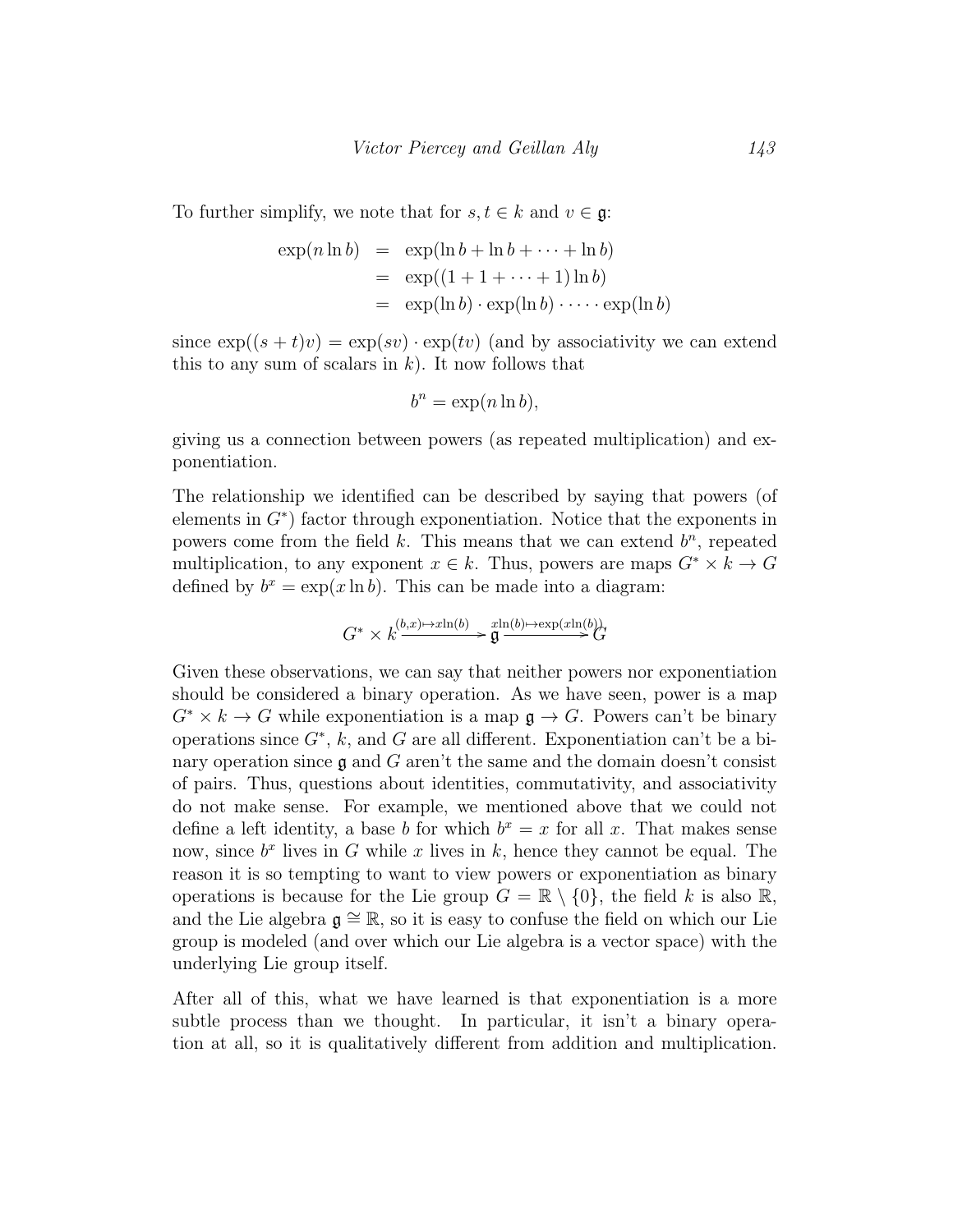Indeed, it wasn't lost on us that once we passed from rings to Lie groups, we only had one operation (which we called multiplication). Our "general inversion framework" was more or less lost at that point.

Although we did not succeed in our quest to generalize the relationship between objects and inverses using our hypothesized "general inversion framework", we gained a deeper insight concerning intrinsic properties of exponents using Lie groups and algebras. In our exploration, we generalized repeated multiplication in a way we found to be quite beautiful. However, as Devlin notes in his posts, (c.f.  $[6]$ ), we also saw that this can sometimes be a limited and limiting metaphor in certain ways.

## 4. Concluding thoughts

Our students typically think of algebra as a bunch of unrelated procedures and rules that they have to memorize and use to solve problems on an exam. Some mathematicians may think of algebra and developmental mathematics as so basic that there is no value in exploring it deeply.

When we learned algebra ourselves, of course, we were not sufficiently sophisticated in our mathematical thinking to explore these fundamental concepts in depth. By the time we have sufficient sophistication, many of us lack the motivation to go back and explore these foundational issues, or perhaps it does not occur to us to do so. However, as well-trained mathematicians teaching developmental mathematics courses, we took the opportunity to revisit such "basic" topics to provide a better learning experience for our students. In exploring areas where students are often confused, have questions, or have made consistent errors, we have helped support our students' learning and found areas that have stimulated our own intellect and kept us engaged and interested in these foundation topics (beyond our intrinsic commitment to developmental students).

We started our intellectual journey with some simple questions about signed numbers. Our geometrically-inspired response led us to observe a pattern relating operations, inverses, and −1 within a framework of a hierarchy of operations. In attempting to generalize this pattern to the category of rings, we found some problems with exponentiation. These problems led us to examine a new category: Lie groups and Lie algebras.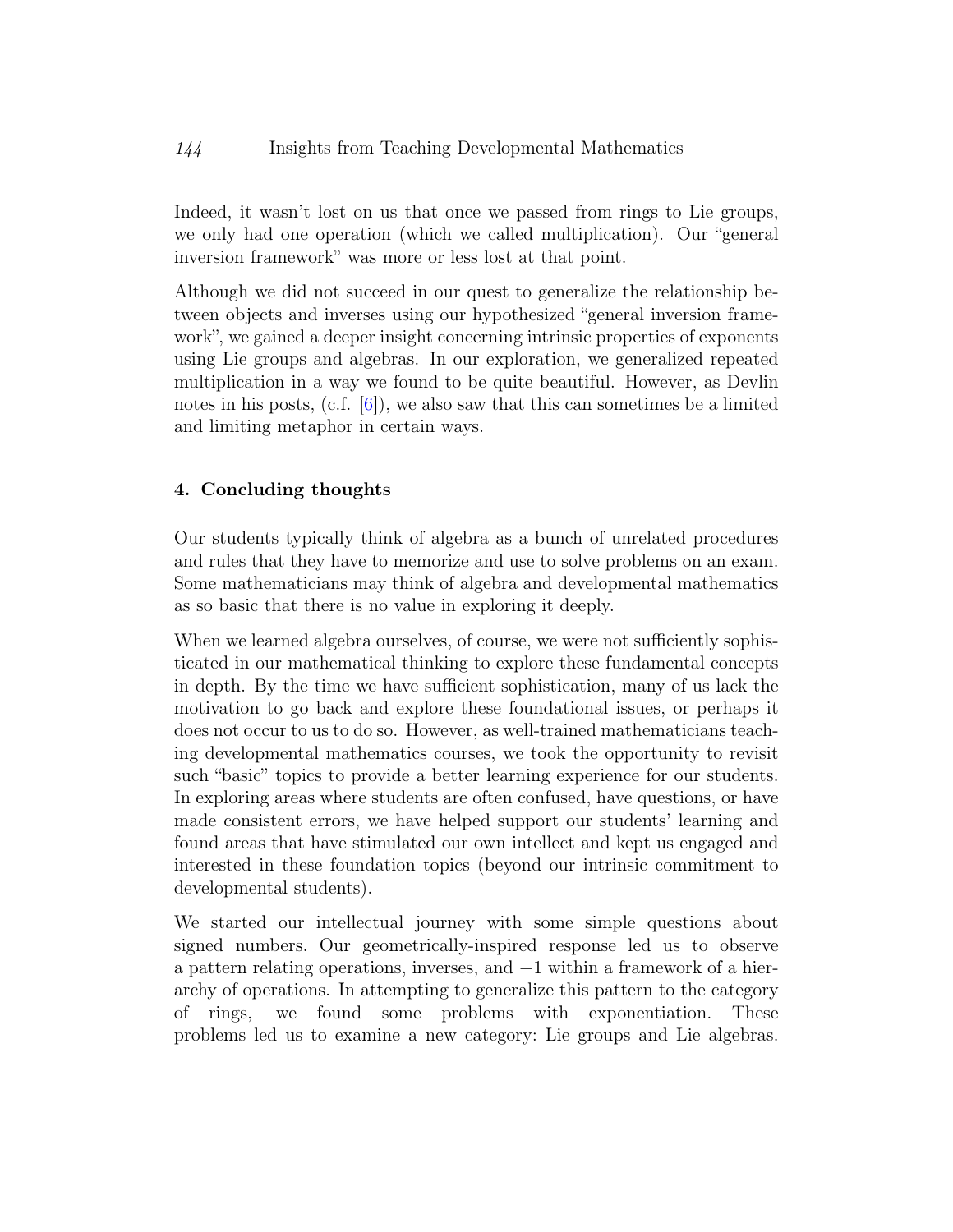Our investigation in this new context led us to conclude that exponentiation should not be considered a binary operation at all. The reason it was tempting to think about exponentiation as a binary operation was due to the specific example of the Lie group  $\mathbb{R} \setminus \{0\}$  whose Lie algebra is identified with R.

As with any line of inquiry, there were other directions we could have gone. One concrete example we looked at without much progress was functions (of a real variable). For functions, we have the operation of composition with identity element  $f(x) = x$ . For one-to-one functions, the inverse function under composition has a graph that is a reflection over the graph of the identify function.

There are also other student questions that are related to our investigation here which we didn't address. For example, students may ask why, when we solve an equation involving an exponential function, do we use a root to solve for the base but a logarithm to solve for the exponent. Roots and logarithms appear vastly different to students in developmental mathematics. We expect this has to do with the distinction made between powers and exponents in the discussion above. In the case of real numbers, this relationship can be observed by noting that any base  $b \in (0, \infty)$  can be written as  $b = e^r$  for suitable r, and therefore  $b^x = e^{rx}$ . Hence solving for the base means solving for  $r$  and solving for the exponent is solving for  $x$ . We had trouble describing this in the context of inverses and as such it didn't fit into the discussion of our inquiry.

One impact that our work has had on us is that we have become more empathetic teachers. For one thing, we have learned to identify our own basic assumptions. In this case, we had always assumed exponentiation was a binary operation. What underlying assumptions persist in our teaching? What do we assume about our students? About ourselves as instructors? By identifying and scrutinizing our assumptions, we can learn about our students' struggles and how they vary from one individual to another. We have also learned more about failure. The "negative result" which we arrived at is actually instructive, and the same happens when our students learn. Finally, and more specifically, we have learned that exponentiation is very subtle, which helps us understand why developmental students struggle with exponents, roots, and logarithms.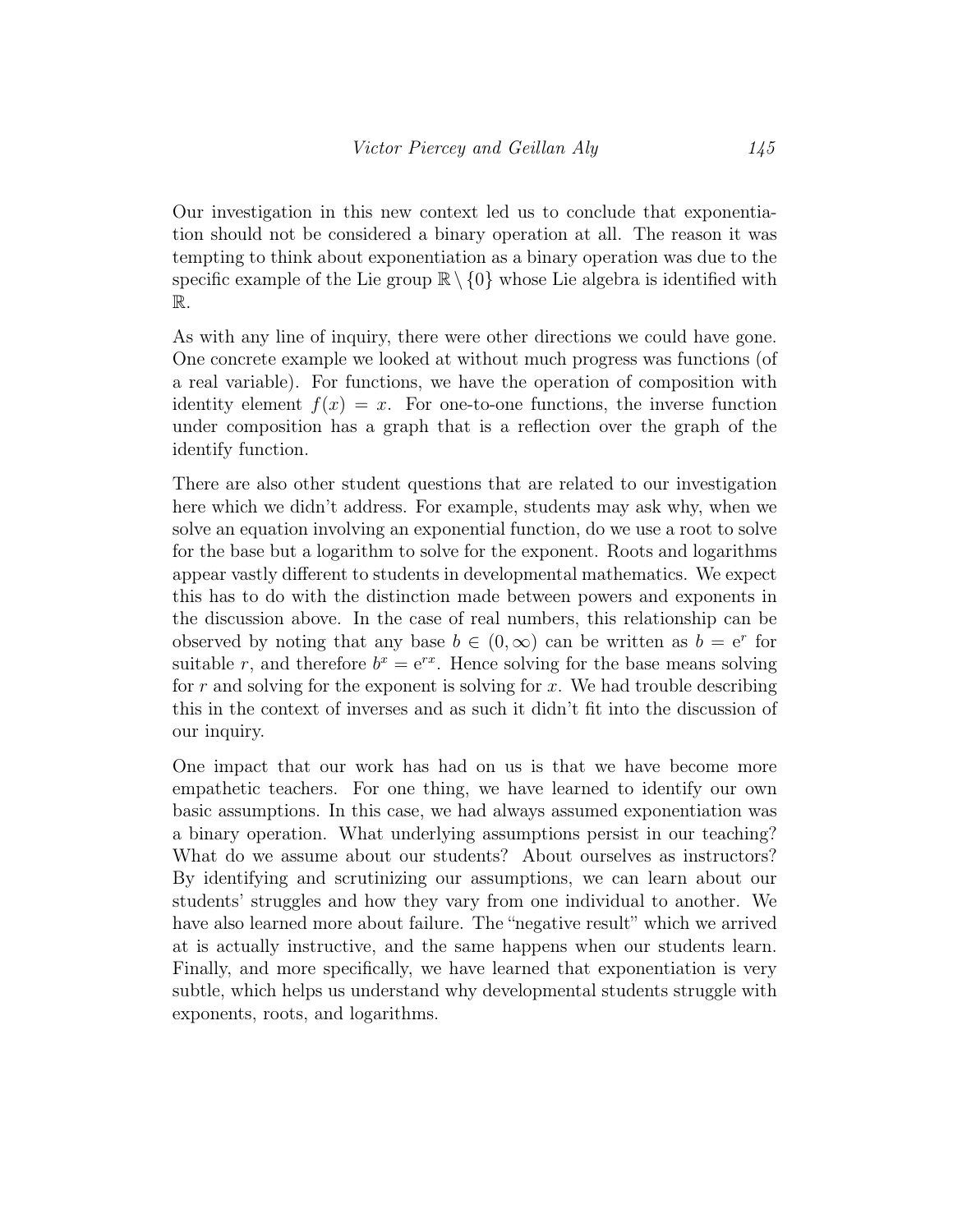The value of this paper is the proposition that we should be motivated to look beneath the hood of developmental mathematics. Kicking the tires and investigating basic algebra with a more sophisticated eye uncovers deeper structures waiting to be explored. The ideas described above serve as an example of how we can be intellectually engaged in teaching this subject while developing lessons based on students' curiosities. For instructors and mathematicians, we have found beauty in the mundane.

#### References

- <span id="page-18-2"></span>[1] Thomas Bailey, "Challenge and opportunity: Rethinking the role and function of developmental education in community college," New Directions for Community Colleges, Volume 145 (2009), pages 11-30.
- <span id="page-18-1"></span>[2] Eric P. Bettinger and Bridget Terry Long, "Addressing the needs of underprepared students in higher education: Does college remediation work?" Journal of Human Resources, Volume 44 Number 3 (2009), pages 736- 771.
- <span id="page-18-0"></span>[3] Anothony P. Carnevale, Nicole Smith, and Jeff Strohl, Recovery: Job Growth and Education Requirements through 2020, Georgetown Public Policy Institute Center on Education and the Workforce, Washington DC, 2013.
- <span id="page-18-4"></span>[4] Carnegie Foundation for the Advancement of Teaching, Quantway and Statway (2019); available at <https://carnegiemathpathways.org/>, accessed by authors on April 16, 2019.
- <span id="page-18-3"></span>[5] Charles A. Dana Center, Dana Center Mathematics Pathways (2019); available at [https://www.utdanacenter.org/our-work/](https://www.utdanacenter.org/our-work/higher-education/dana-center-mathematics-pathways) [higher-education/dana-center-mathematics-pathways](https://www.utdanacenter.org/our-work/higher-education/dana-center-mathematics-pathways), accessed by authors on April 16, 2019.
- <span id="page-18-5"></span>[6] Keith Devlin, "23 and Me. Play it again, Sam", Devlin's Angle, blog post posted on Friday, January 3, 2014, available at [http://devlinsangle.](http://devlinsangle.blogspot.com/2014/01/23-and-me-play-it-again-sam.html) [blogspot.com/2014/01/23-and-me-play-it-again-sam.html](http://devlinsangle.blogspot.com/2014/01/23-and-me-play-it-again-sam.html), last accessed on June 2, 2019.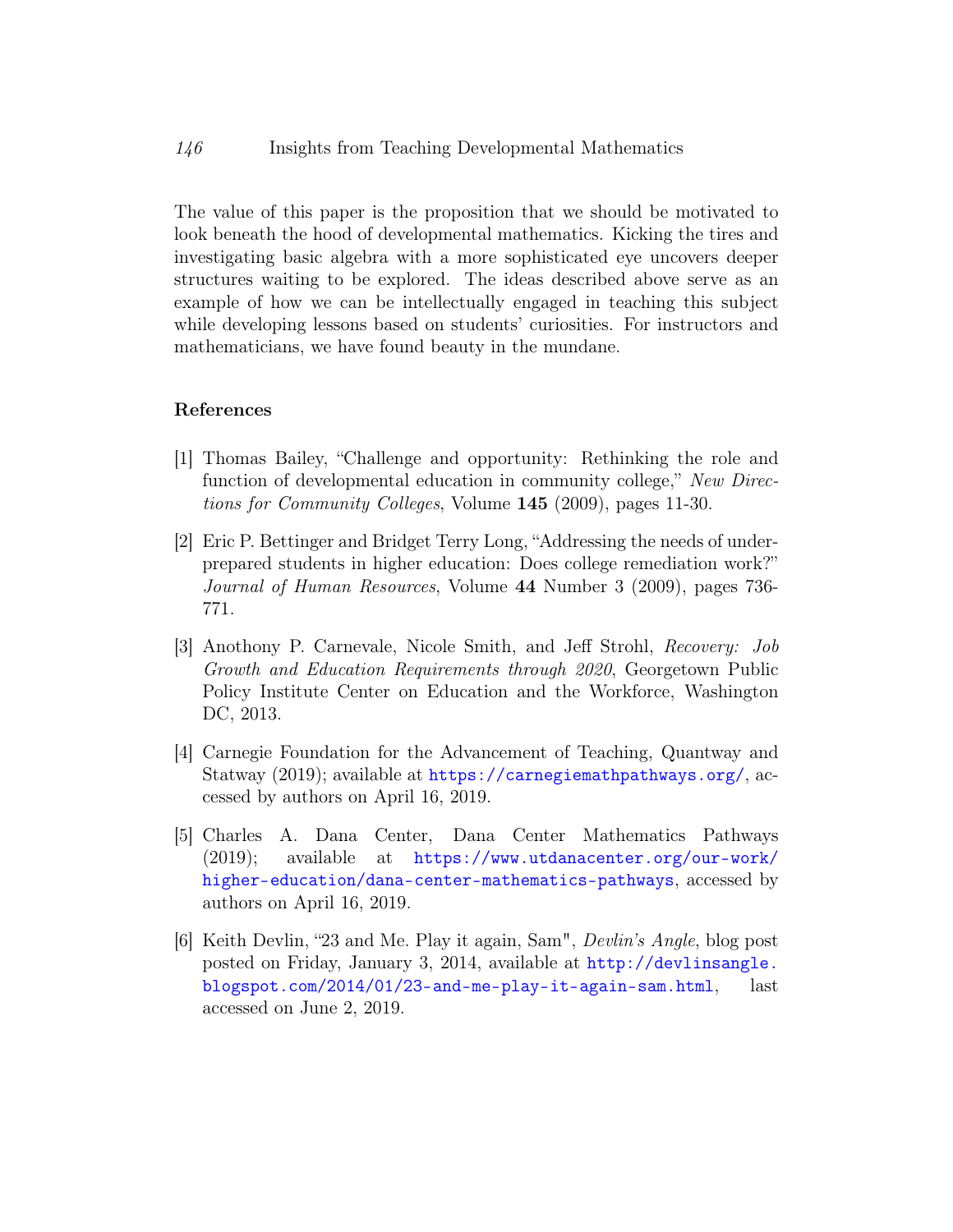- <span id="page-19-4"></span>[7] Suzanne Doreé, "Just Enough Algebra — Or How Teaching Interesting, Useful Algebra in Applied Contexts Incorporating Active Learning Led to Higher Student Engagement and Success," Talk delivered at MathFest sponsored by the Mathematics Association of America, August 5, 2015.
- <span id="page-19-3"></span>[8] Julian Floren, Phil Hotchkiss, Volker Ecke, and Christine von Renesse, Discovering the Art of Mathematics (2013); available at [https://www.](https://www.artofmathematics.org/) [artofmathematics.org/](https://www.artofmathematics.org/), accessed by authors on Sept. 14, 2015.
- <span id="page-19-5"></span>[9] Susan L. Ganter and William Barker, eds., Curriculum Foundations Project: Voices of the Partner Disciplines, Mathematical Association of America, Washington DC, 2011.
- <span id="page-19-9"></span>[10] Brian C. Hall, Lie Groups, Lie Algebras, and Representations: An Elementary Introduction, Springer, New York NY, 2003.
- <span id="page-19-8"></span>[11] Robin Hartshorne, Algebraic Geometry, Springer, New York NY, 1977.
- <span id="page-19-7"></span>[12] James Hiebert & Thomas P. Carpenter, "Learning and teaching with understanding," in Handbook of Research on Mathematics Teaching and Learning: A Project of the National Council of Teachers of Mathematics , Douglas A. Grouws, ed., Macmillan, New York NY, 1992, pages 65-97).
- <span id="page-19-1"></span>[13] Dan Myer, Uri Tresiman's Magnificent Speech on Equity, Race, and the Opportunity to Learn (2013), available at [http://blog.mrmeyer.com/](http://blog.mrmeyer.com/?p=17047) [?p=17047](http://blog.mrmeyer.com/?p=17047), accessed by authors on August 3, 2013.
- <span id="page-19-0"></span>[14] Toby Park, Chenoa S. Woods, Souping Hu, Tamara Bertrand Jones, and David Tandberg, "What happens to underprepared first-time-in-college students when developmental education is optional? The case of developmental math and intermediate algebra in the first semester," The Journal of Higher Education, Volume 89, Issue 3 (2018), pages 318-340.
- <span id="page-19-2"></span>[15] Daniel D. Pratt, Five Perspectives on Teaching in Adult and Higher Education, Krieger Publishing Company, Malabar FL, 1998.
- <span id="page-19-6"></span>[16] President's Council of Advisors on Science and Technology, Engage to Excel: Producing One Million Additional College Graduates with Degrees in Science, Technology, Engineering, and Mathematics, Report to the President of the United States, Washington DC, 2012.